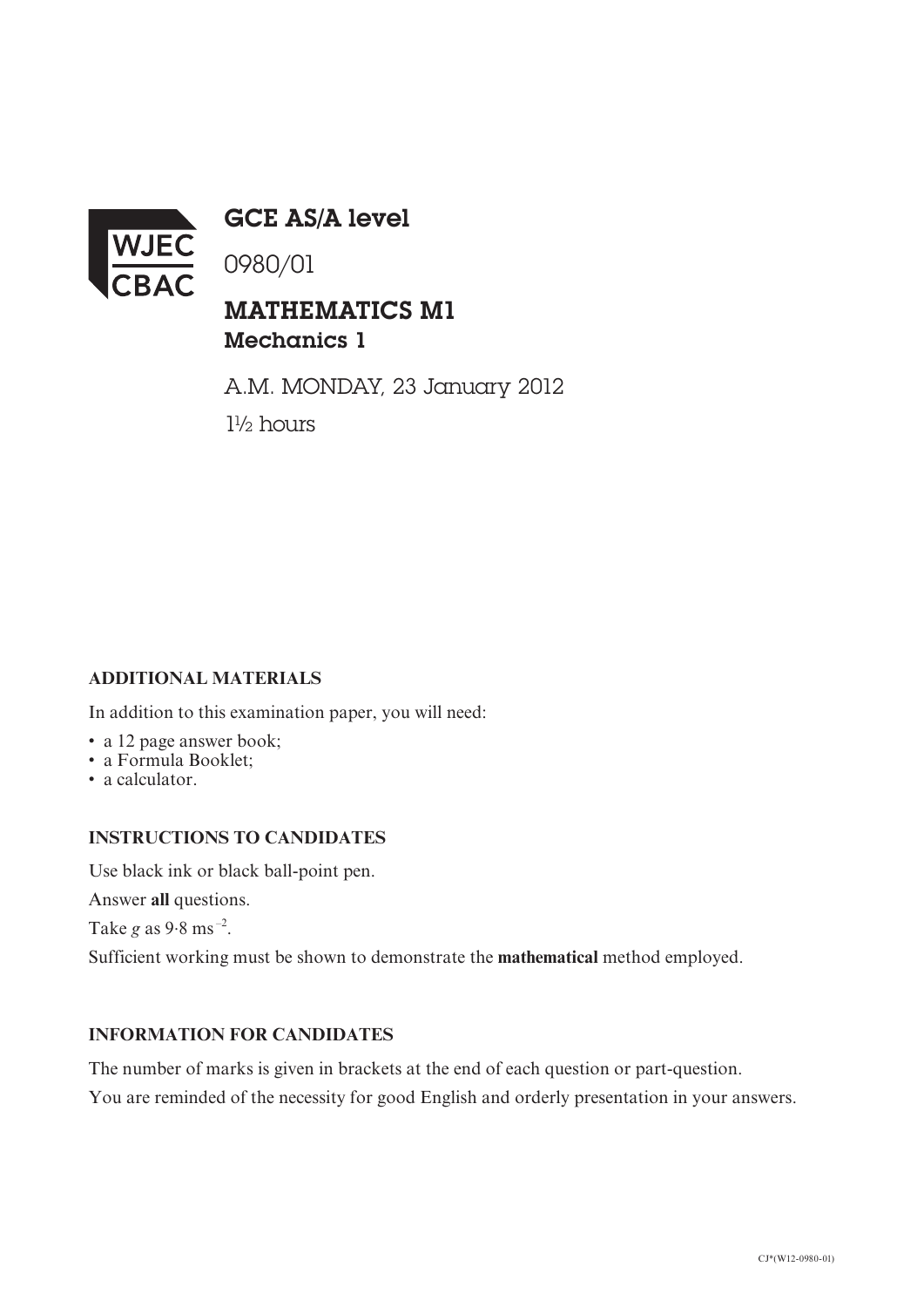**1.** A lift is moving upwards. It accelerates from rest with uniform acceleration 0·4ms<sup>-2</sup> until it reaches a speed of  $2 \text{ ms}^{-1}$ . It then travels at this constant speed of  $2 \text{ ms}^{-1}$  for 17s before decelerating uniformly to rest in 8s.

| (a) | Calculate the time taken for the lift to reach the speed of $2 \text{ ms}^{-1}$ . |  |
|-----|-----------------------------------------------------------------------------------|--|
|     |                                                                                   |  |

- *(b)* Sketch a velocity-time graph for the lift's journey. [3]
- *(c)* Find the distance travelled by the lift during the journey. [3]
- *(d)* A man, of mass 70kg, is standing in the lift during its journey. Calculate the greatest value of the reaction exerted by the floor of the lift on the man during the journey. [4]
- **2.** A sphere *A*, of mass 4kg, moving with speed  $3 \text{ ms}^{-1}$  on a smooth horizontal table collides directly with another sphere *B*, of mass 5kg, moving in the opposite direction with speed  $2 \text{ ms}^{-1}$ . The coefficient of restitution between the spheres is 0.2.
	- *(a)* Calculate the speed of *A* and the speed of *B* after the collision. [7]

After the collision, sphere *B* collides directly with a vertical wall. The coefficient of restitution between *B* and the wall is 0·6.

- *(b)* Find the magnitude of the impulse exerted on *B* by the wall. [4]
- **3.** A rough plane is inclined at an angle  $\alpha$  to the horizontal where  $\sin \alpha = \frac{3}{5}$ . A body of mass 80kg lies on the plane. The coefficient of friction between the body and the plane is  $\mu$ .
	- *(a)* Find the normal reaction of the plane on the body. [2]
	- *(b)* The body is on the point of slipping down the plane. Find the value of μ. [4]
	- *(c)* Calculate the magnitude of the force acting along a line of greatest slope that will move the body up the plane with an acceleration of  $0.7 \text{ ms}^{-2}$ . [4]
- **4.** A stone is thrown vertically upwards with a speed of  $14.7 \text{ ms}^{-1}$  from a point A which is 49 m above the ground.
	- *(a)* Find the time taken for the stone to reach the ground. [3]
	- *(b)* Calculate the speed of the stone when it hits the ground. [3]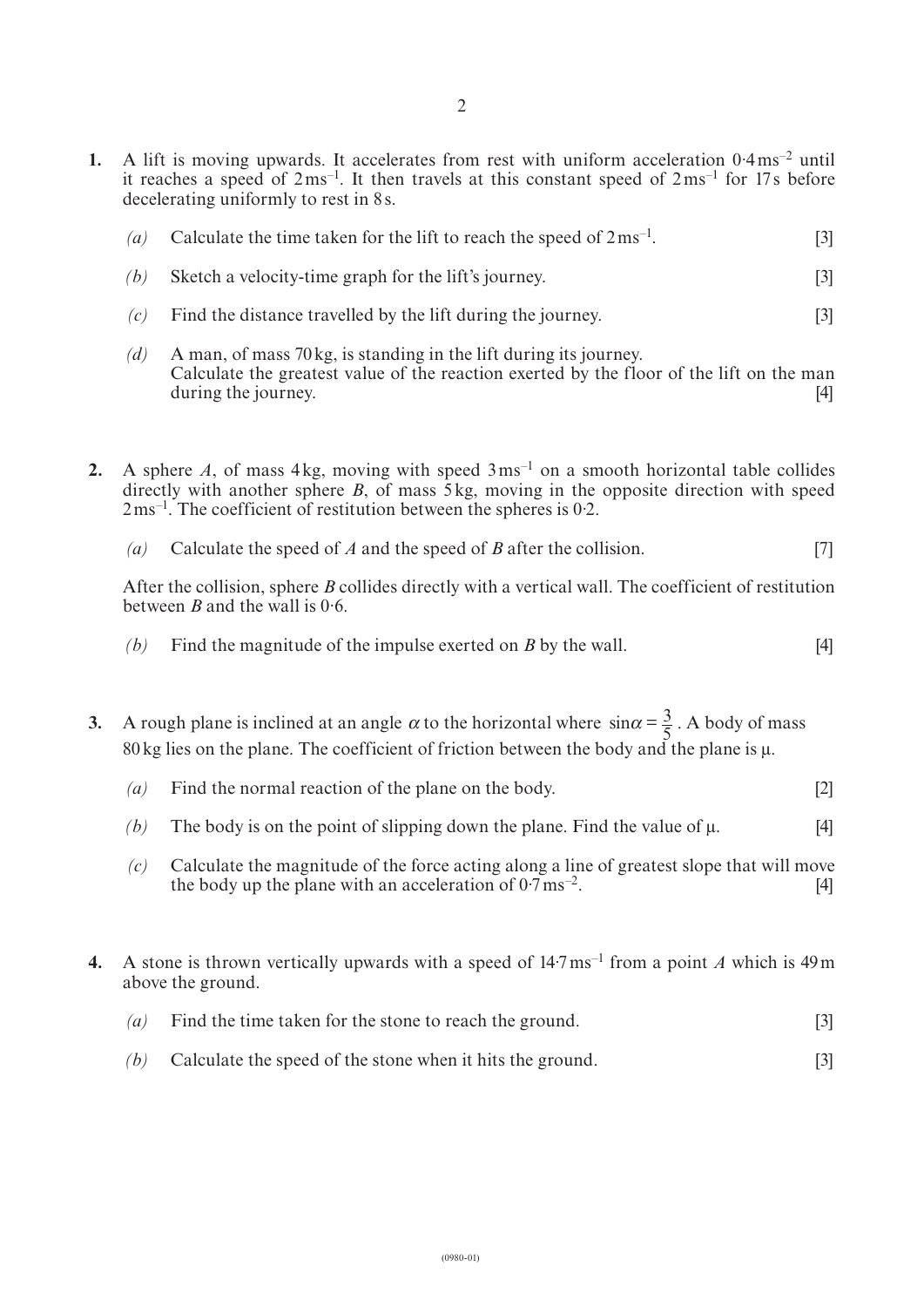**5.** The diagram shows two objects *A* and *B*, of mass 5kg and 9kg respectively, connected by a light inextensible string passing over a smooth peg. Initially, the objects are held at rest. The system is then released.



- *(a)* Find the magnitude of the acceleration of *A* and the tension in the string. [7]
- *(b)* What assumption did the word "light", underlined in the first sentence, enable you to make in your solution? [1]
- **6.** A particle *P* lies on a horizontal plane. Three horizontal forces of magnitude 7N, 12N and 16N acting in directions as shown in the diagram are applied to *P*.



- *(a)* Show that the magnitude of the resultant of the three forces is approximately 7·9N. Find the angle between the direction of the resultant and the direction of the 12N force. [8]
- *(b)* The particle *P* has mass 5kg and the coefficient of friction between *P* and the plane is 0.1. Taking the magnitude of the resultant of the three forces to be 7.9 N, calculate the magnitude of the acceleration of  $P$ . magnitude of the acceleration of *P*.